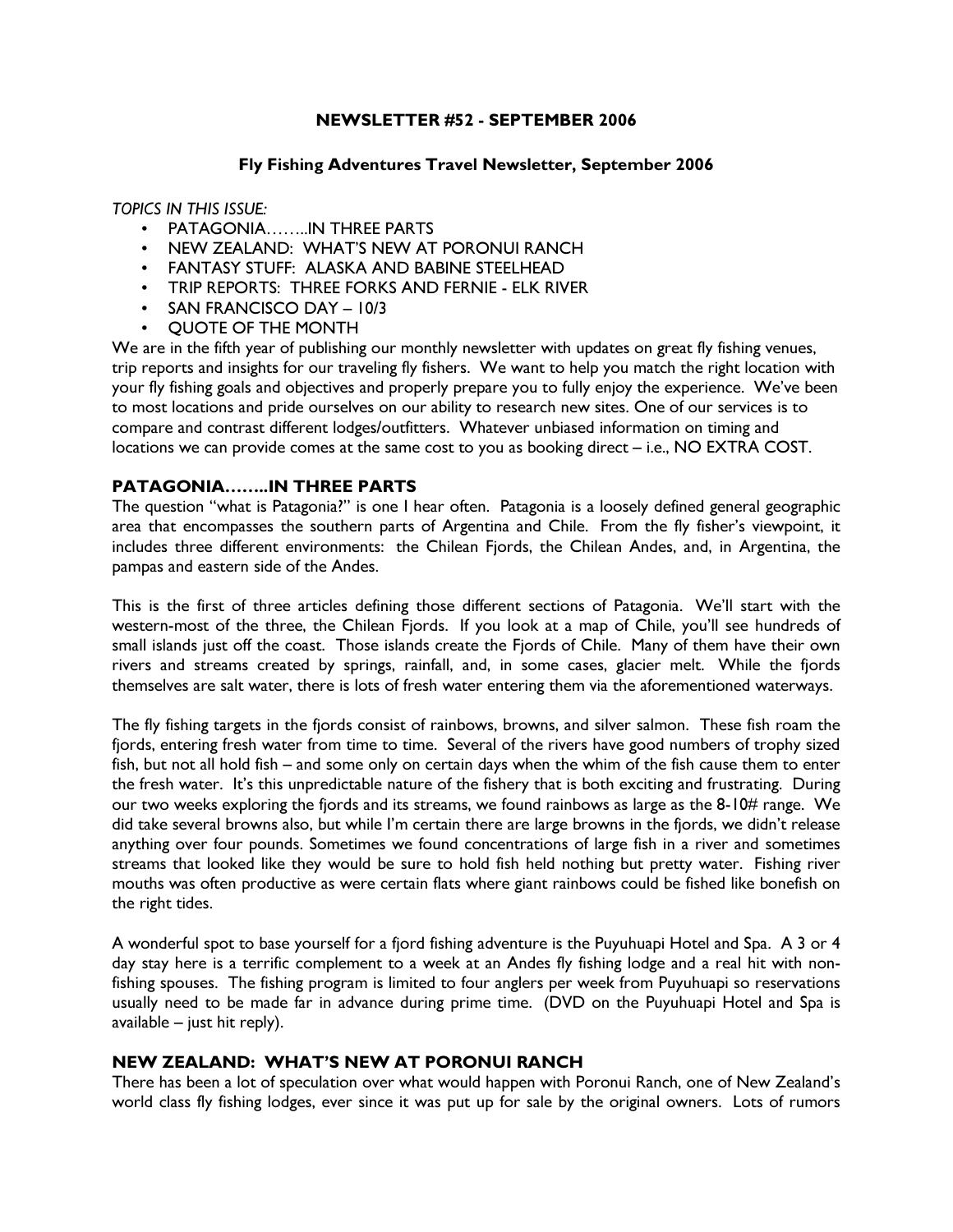were flying around. I met with the new owners last week. What's new with this 18,000 acre property is basically all good. The new owners are Westervelt Sporting Lodges from the USA. They have been able to renew all their leases to water on Maori land and even extended the length of the key leases – no accesses to water have been lost as the rumor-mill was spewing out. They have added some other non-fishing activities such as heli-wilderness hikes on private land and kayaking. Plus, they now have available a fabulous "New Zealand style" private home on property for rental to families or small groups (this was the home of the previous owners). Bottom line is Poronui will continue to offer an outstanding experience to match the reputation it has built over the last six years as one of New Zealand's finest operations.

## FANTASY STUFF: ALASKA AND BABINE STEELHEAD

This column reports on those special fly fishing experiences that happen when you hit it just right and have one of those special fly fishing moments or days you'll never forget – i.e., fantasy stuff.

From Alaska - what can happen when you hit it just right in the later part of the season in Alaska, the prime time by most Alaska traveler's standards? This is from guide Greg Schuerger, one of Putah Creeks finest guides, while fishing with a client in the famous Bristol Bay area of Alaska. How 'bout a day where you release over 30 rainbows that averaged over 23 inches each? Hard to imagine….but it happened recently.

From the Babine River in BC comes this trophy steelhead experience from Loren Irving. Loren has taken monster steelhead on the Babine before, fish in excess of 20 pounds, but his latest lunker was taken on a dry fly, a Black Bear Bomber tied by Pierce Clegg. The fish was 39.5 inches long with a 20 inch girth (best guess is 20-22 pounds). Loren reports, "the fish devoured the fly in fast frothy water at the top of a run and went just nuts across the river, bellied line, and jumped three times….What an incredible experience. I am a lucky guy." Yes, you are Loren, with memories of that fish sailing through the air frozen forever in your fly fishing memory.

## TRIP REPORTS: FERNIE AND THREE FORKS RANCH

Our "trip reports" section this month carries more comments from two destinations in the West that have received 100% positive endorsements from clients this summer – the Fernie area of eastern British Columbia and Three Forks Ranch in Colorado.

First from Fernie comes this condensed report from Tom Patterson: "The trip to Fernie worked out great. I ended up staying an extra day. The fishing was really good and Jeff was a great guide. It worked out very well for my interests and skill level." Fernie offers a great mix of venues from drift boat trips on the Elk River to walk-n-wade on the smaller tributary streams. It is an ideal spot for someone to hone their fly fishing skills with the aide of guides who are outstanding teachers.

There is a downside to these ongoing outstanding reports on Three Forks Ranch – the popularity of the experience has lead to an "almost sold-out" situation for next summer. The only spots open as of this writing for more than two days are 6/30 – 7/5 and 9/6 – 9/10.

From Lem Cragholm who was there in September with his son: "It met the lofty expectations I had. In terms of accommodations, service, fishing, it was as good as it gets. Food and wine very good as well. We had a great time."

Jim Taylor made his first trip to Three Forks this summer and has two slots booked for next year. This globe-hopping fly fisher has seen a lot and has nothing but praise for the overall Three Forks Ranch experience: "Plenty of beautiful private water with lots of 4 to 6 pound fish. Fishing for all skill levels.